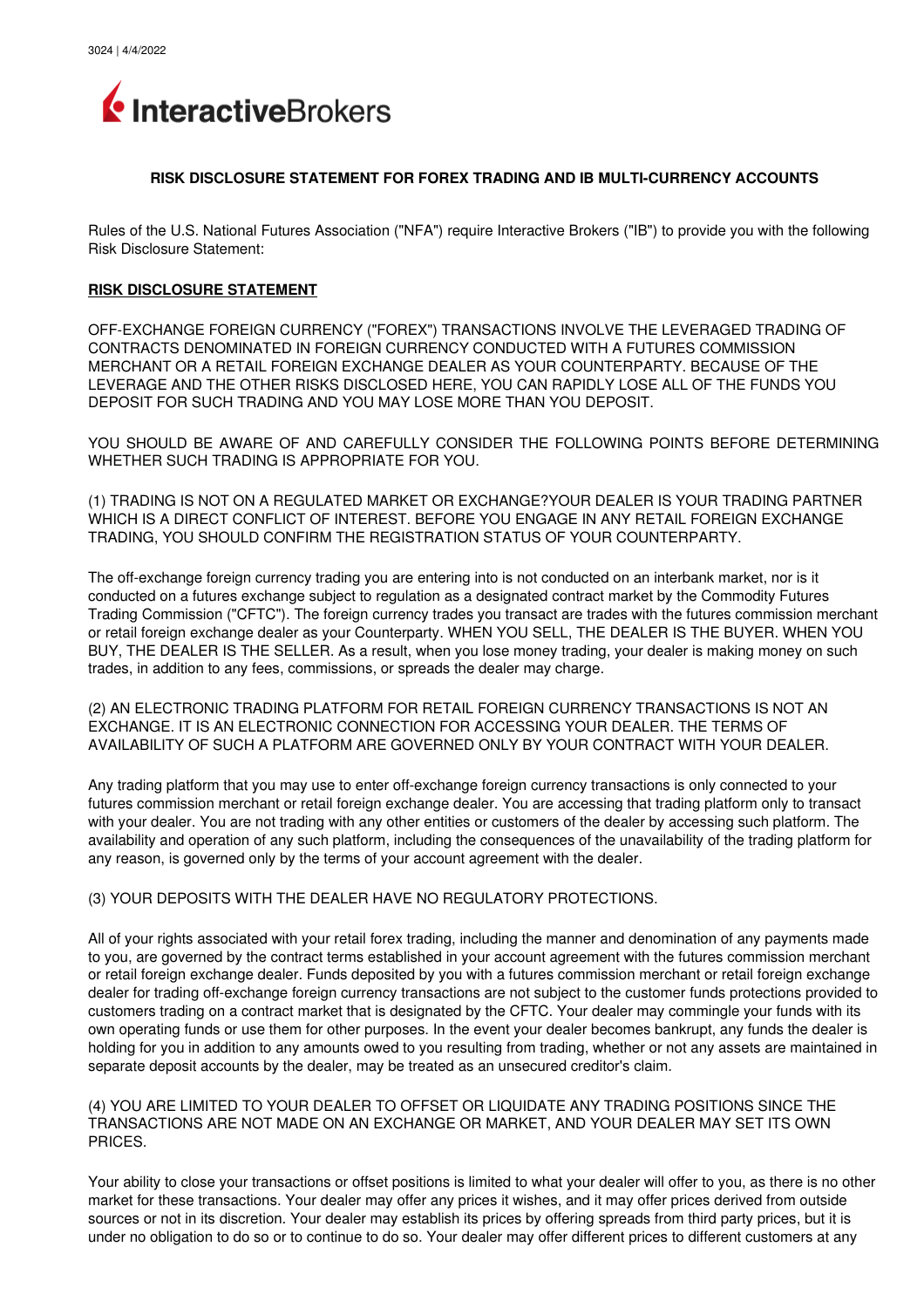point in time on its own terms. The terms of your account agreement alone govern the obligations your dealer has to you to offer prices and offer offset or liquidating transactions in your account and make any payments to you. The prices offered by your dealer may or may not reflect prices available elsewhere at any exchange, interbank, or other market for foreign currency.

## (5) PAID SOLICITORS MAY HAVE UNDISCLOSED CONFLICTS

The futures commission merchant or retail foreign exchange dealer may compensate introducing brokers for introducing your account in ways which are not disclosed to you. Such paid solicitors are not required to have, and may not have, any special expertise in trading, and may have conflicts of interest based on the method by which they are compensated. Solicitors working on behalf of futures commission merchants and retail foreign exchange dealers are required to register. You should confirm that they are, in fact registered. You should thoroughly investigate the manner in which all such solicitors are compensated and be very cautious in granting any person or entity authority to trade on your behalf. You should always consider obtaining dated written confirmation of any information you are relying on from your dealer or a solicitor in making any trading or account decisions.

FINALLY, YOU SHOULD THOROUGHLY INVESTIGATE ANY STATEMENTS BY ANY DEALERS OR SALES REPRESENTATIVES WHICH MINIMIZE THE IMPORTANCE OF, OR CONTRADICT, ANY OF THE TERMS OF THIS RISK DISCLOSURE. SUCH STATEMENTS MAY INDICATE POTENTIAL SALES FRAUD.

THIS BRIEF STATEMENT CANNOT, OF COURSE, DISCLOSE ALL THE RISKS AND OTHER ASPECTS OF TRADING OFF-EXCHANGE FOREIGN CURRENCY TRANSACTIONS WITH A FUTURES COMMISSION MERCHANT OR RETAIL FOREIGN EXCHANGE DEALER.

## **PERFORMANCE OF INTERACTIVE BROKERS RETAIL CUSTOMER FOREX ACCOUNTS FOR THE PAST FOUR CALENDAR QUARTERS:**

The table below sets forth the percentage of non-discretionary retail forex customer accounts maintained by Interactive Brokers LLC that were profitable and unprofitable for the past four calendar quarters. The accounts were identified and these statistics were calculated according to the definitions and interpretations set forth by the CFTC and NFA $^1$ .

| <b>TIME PERIOD</b> | <b>NUMBER OF</b><br><b>ACCOUNTS</b> | <b>PERCENTAGE OF</b><br><b>PROFITABLE</b><br><b>ACCOUNTS</b> | <b>PERCENTAGE OF</b><br><b>UNPROFITABLE</b><br><b>ACCOUNTS</b> |
|--------------------|-------------------------------------|--------------------------------------------------------------|----------------------------------------------------------------|
| Q1 2022            | 24,072                              | 44.91%                                                       | 55.09%                                                         |
| Q4 2021            | 23,356                              | 47.49%                                                       | 52.51%                                                         |
| Q3 2021            | 22,867                              | 44.91%                                                       | 55.09%                                                         |
| Q2 2021            | 22,994                              | 46.84%                                                       | 53.16%                                                         |

PAST PERFORMANCE IS NOT NECESSARILY INDICATIVE OF FUTURE RESULTS.

# **FURTHER INFORMATION PROVIDED BY INTERACTIVE BROKERS:**

**A. Overview:** Interactive Brokers Multi-Currency enabled accounts allow IB Customers to trade investment products denominated in different currencies using a single IB account denominated in a "base" currency of the customer's choosing. IB Customers can also use their Multi-Currency enabled accounts to conduct foreign exchange transactions in order to manage credits or debits generated by foreign securities, options or futures trading, to convert such credits or debits back into the Customer's base currency, or to hedge or speculate. IB foreign exchange transactions offered to retail customers are forex spot transactions.

**B. Nature of Your Account and Whether SIPC Covers Foreign Currency:** Foreign currency trading at Interactive Brokers takes place in a securities account. Your IB securities account is governed by rules of the U.S. Securities and Exchange Commission ("SEC") and the Financial Industry Regulatory Authority. In addition, IB observes the rules of the National Futures Association in connection with foreign currency trading.

Interactive Brokers LLC is a member of the Securities Investor Protection Corporation ("SIPC"). SIPC protects cash and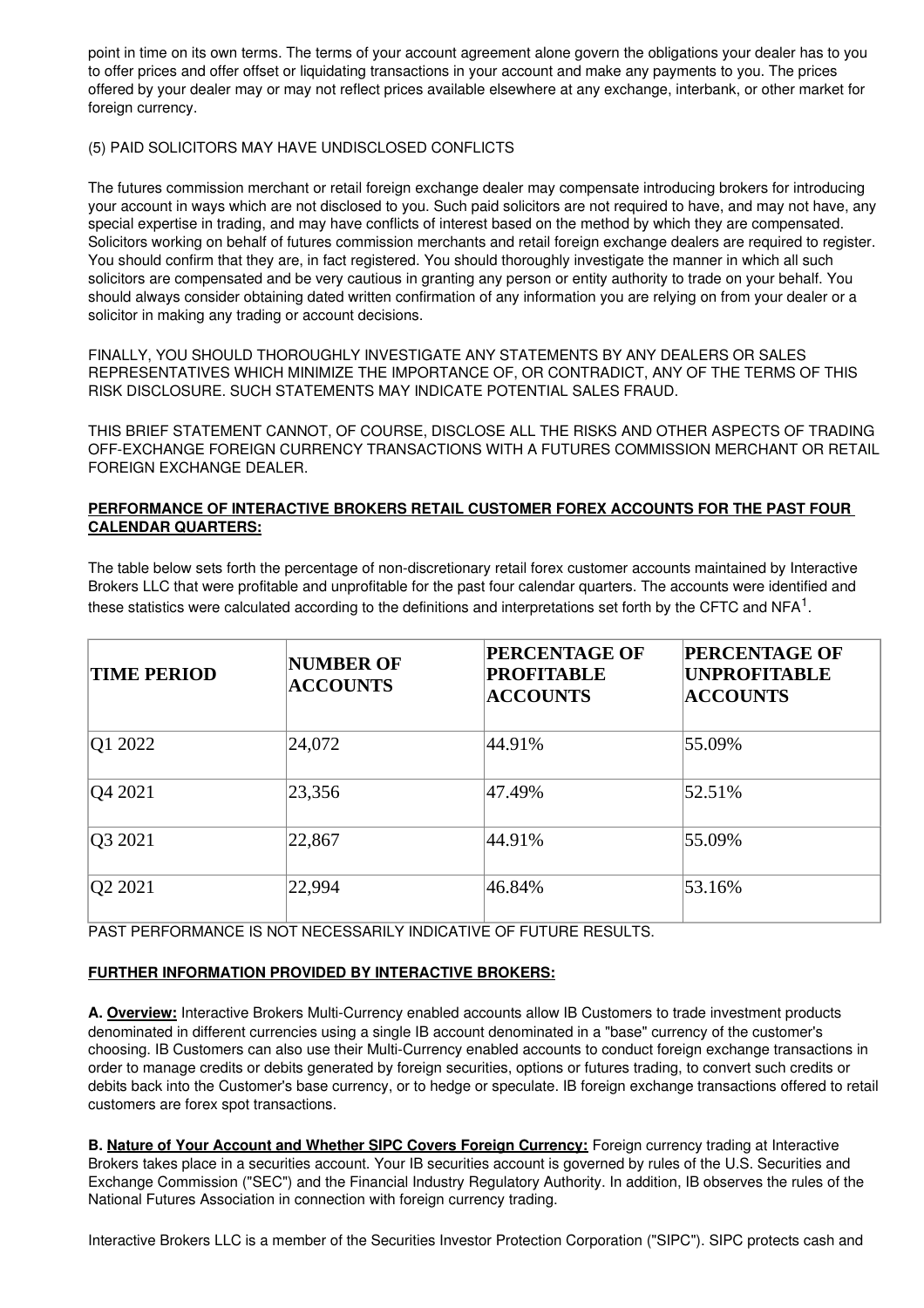securities held with Interactive Brokers as specified in the Securities Investor Protection Act. SIPC protects cash, including US dollars and foreign currency, to the extent that the cash was deposited with Interactive Brokers for the purpose of purchasing securities. Whether foreign currency in your IB account would be protected by SIPC would depend in part on whether the cash was considered to be deposited with Interactive Brokers for the purpose of purchasing securities. Interactive Brokers expects that at least one factor in deciding this would be whether and the extent to which the customer engages in securities trading in addition to or in conjunction with forex trading, but, as discussed in section 3 above, funds deposited specifically for forex trading have no regulatory protections under NFA rules or CFTC regulations. For further information, you must contact your own legal counsel or SIPC.

Customer money held in the securities account is subject to Securities Exchange Act Rule 15c3-3 governing customer reserve requirements. Although relevant regulations only require computation of the 15c3-3 reserve requirement and associated segregation of customer funds to be performed weekly, IB performs such calculations and segregation on a daily basis.

**C. General Risk:** Customer understands and acknowledges that buying and selling securities, options, futures and other financial products that are denominated in foreign currencies or traded on foreign markets is inherently risky and requires substantial knowledge and expertise. Customers applying for Interactive Brokers Multi-Currency enabled accounts represent that they are aware of and understand the risks involved in trading foreign securities, options, futures and currencies and that they have sufficient financial resources to bear such risks.

**D. Customer Responsibility for Investment Decisions:** Customer acknowledges that IB representatives are not authorized to provide investment, trading or tax advice and therefore will not provide advice or guidance on trading or hedging strategies in the Multi-Currency enabled account. Customers must evaluate carefully whether any particular transaction is appropriate for them in light of their investment experience, financial objectives and needs, financial resources, and other relevant circumstances and whether they have the operational resources in place to monitor the associated risks and contractual obligations over the term of the transaction. In making these assessments, IB strongly recommends that Customers obtain independent business, legal, and accounting advice before entering into any transactions.

**E. Exchange Rate Risk:** Exchange rates between foreign currencies can change rapidly due to a wide range of economic, political and other conditions, exposing the Customer to risk of exchange rate losses in addition to the inherent risk of loss from trading the underlying financial product. If a Customer deposits funds in a currency to trade products denominated in a different currency, Customer's gains or losses on the underlying investment therefore may be affected by changes in the exchange rate between the currencies. If Customer is trading on margin, the impact of currency fluctuation on Customer's gains or losses may be even greater.

**F. Currency Fluctuation:** When Customer uses the foreign exchange facility provided by IB to purchase or sell foreign currency, fluctuation in currency exchange rates between the foreign currency and the base currency could cause substantial losses to the Customer, including losses when the Customer converts the foreign currency back into the base currency.

**G. Nature of Foreign Currency Exchange Transactions Between Customer and IB:** When Customer enters into a foreign exchange transaction with IB, IB, as the counterparty to Customer's trade, may effectuate that transaction by entering into an offsetting transaction with one of IB's affiliates, with another customer that enters quotes into IB's system, or with a third party bank (IB's "Forex Providers"). In such transactions, the Forex Provider is not acting in the capacity of a financial adviser or fiduciary to Customer or to IB, but rather, is taking the other side of IB's offsetting trade in an arm's length contractual transaction. Customer should be aware that the Forex Provider may from time to time have substantial positions in, and may make a market in or otherwise buy or sell instruments similar or economically related to, foreign currency transactions entered into by Customer. IB's Forex Providers may also undertake proprietary trading activities, including hedging transactions related to the initiation or termination of foreign exchange transactions with IB, which may adversely affect the market price or other factors underlying the foreign currency transaction entered into by Customer and consequently, the value of such transaction.

**H. Prices on the IB Forex Platforms:** The prices quoted by IB to Customers for foreign exchange transactions on IB's IdealPro platform will be determined based on Forex Provider quotes and are not determined by a competitive auction as on an exchange market. Prices quoted by IB for foreign currency exchange transactions therefore may not be the most competitive prices available. For purposes of maintaining adequate scale and competitive spreads, a minimum size is imposed on all IdealPro orders (USD \$25,000 as of March 2022 but this is subject to change at any time). Orders below the minimum size are considered odd lots and limit prices for these odd lot-sized orders are not displayed through IdealPro. Retail leveraged forex orders for odd lot-sized orders are generally executed within 1 pip of the best bid and best offer of the Interbank spread (NBBO). However, if the best quote for such orders is more than 1 pip outside of the NBBO, IB will generally route the order to execute against a bank or dealer bid or offer regardless of the order size in order to get an improved price. Customers may also enter a Request for Quote ("RFQ") on the system. IB will charge transaction fees as specified by IB for foreign currency exchange transactions. IB's Forex Providers will try to earn a spread profit on transactions with IB (differential between the bid and ask prices quoted for various currencies).